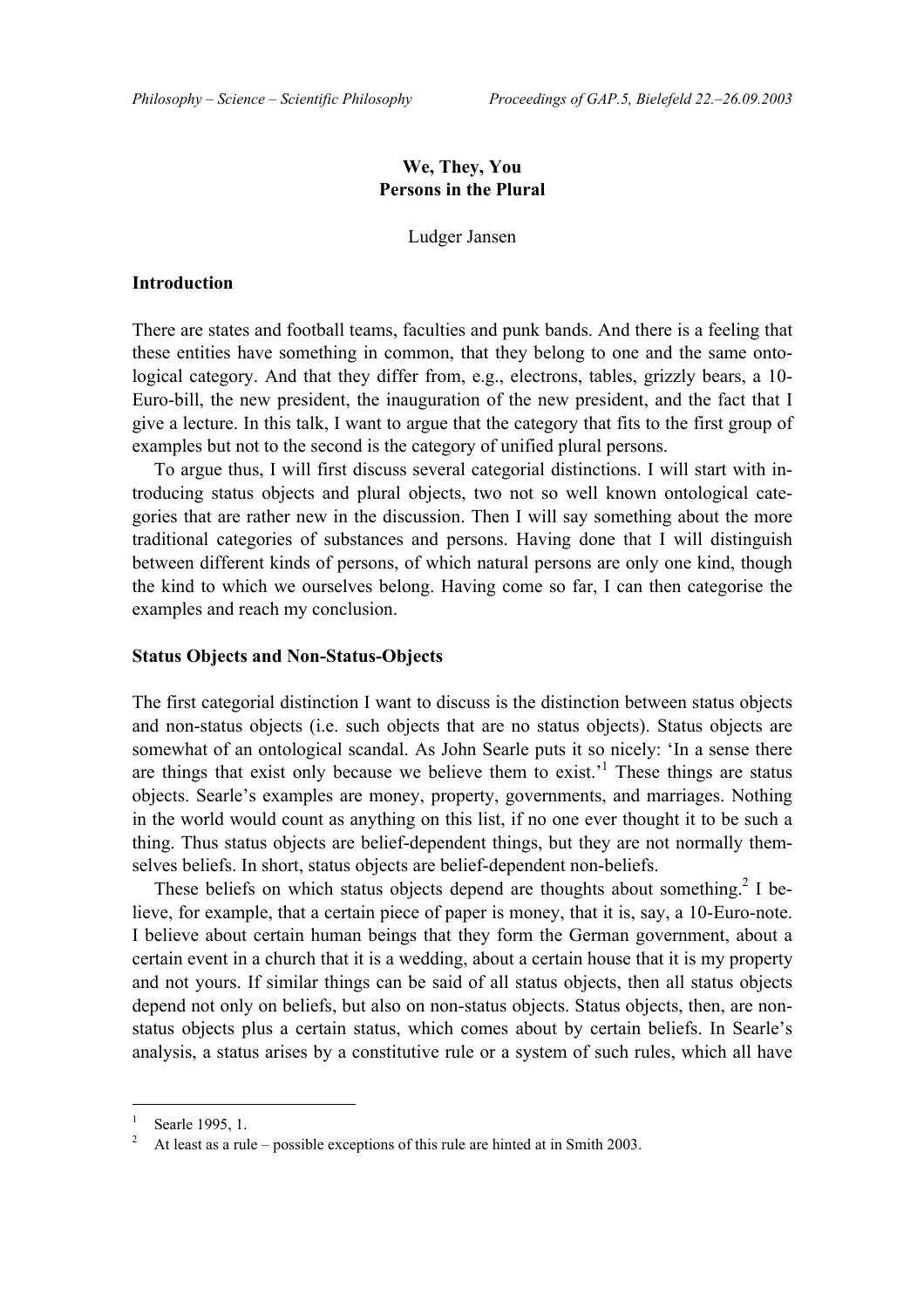the form 'X counts as Y in the context  $K^2$ : so-and-so counts as such-and-such in thisand-this context.

Status objects as such are not described by natural sciences. They are not natural but non-natural things; indeed, they are in a sense social things.<sup>4</sup> But this does not imply that status objects are unacceptable for those who favour a naturalist ontology. This is one of the results Searle argues for in his book *The Construction of Social Reality*. Though we start from those entities that are described by modern physics and evolutionary biology, we can transcend the boundaries of the scientific realm by means of constitutive rules of the counts-as form.

The president, the table and the 10-Euro-note: none of them is a natural entity. Neither physics nor biology knows anything about tables, bank-notes or presidents. Somehow, obviously, there is a difference between tables and bank-notes. Searle puts it thus: In calling something a table we ascribe some causal usage function: the table has to possess certain properties that are causally relevant for a certain use of this thing. On the other hand, when we call something a 10-Euro-note, the physical properties of this thing have not much causal relevance for the functions a 10-Euro-note can fulfil. In general, these functions can as well be fulfilled by five 2-Euro-coins, by a cheque, by swiping a credit card through a card reader, and so on. The physical properties of a table, on the other hand, are relevant for his status as a table. The function of a table cannot be taken over by a lamp, a screw-driver or a mug.

One of Searle's tenets is that social acts are primary in the ontology of the social world.<sup>5</sup> But of course, there are plenty of other kinds of status entities: There are status states of affairs (like the fact that a war is going on), there are status relations (like being the superior of someone), status properties (like being paid well) and, last but not least, status substances (like the new president).

## **Plural Objects and Single Objects**

I will now turn to the distinction between plural objects and single objects. At first glance, the concept of a plural object seems to be quite odd a notion. Isn't an object an individual, one in number by definition? It is, indeed, but this fundamental assumption is not challenged by the concept of a plural object. In fact, a plural object really is *a* plural object, one individual to be referred to by a definite description or a name. What, then, is the plurality involved in plural objects?

The function of a name or definite description is to single out exactly one thing: an individual, a natural kind, a certain kind of stuff, etc. Now, what about such descriptions like 'Whitehead and Russell' or 'Dick, Tom, and Harry', to choose two stock examples? Such phrases I will call plural phrases. Many logicians, among them Frege, would sug-

<sup>3</sup> Cf. Searle 1995.

<sup>4</sup> Cf. Searle 1995, 26: 'By stipulation I will henceforth use the expression "social fact" to refer to any fact involving collective intentionality.<sup>5</sup><br> $\frac{5}{100}$  Cf. Searle 1995, 36

Cf. Searle 1995, 36.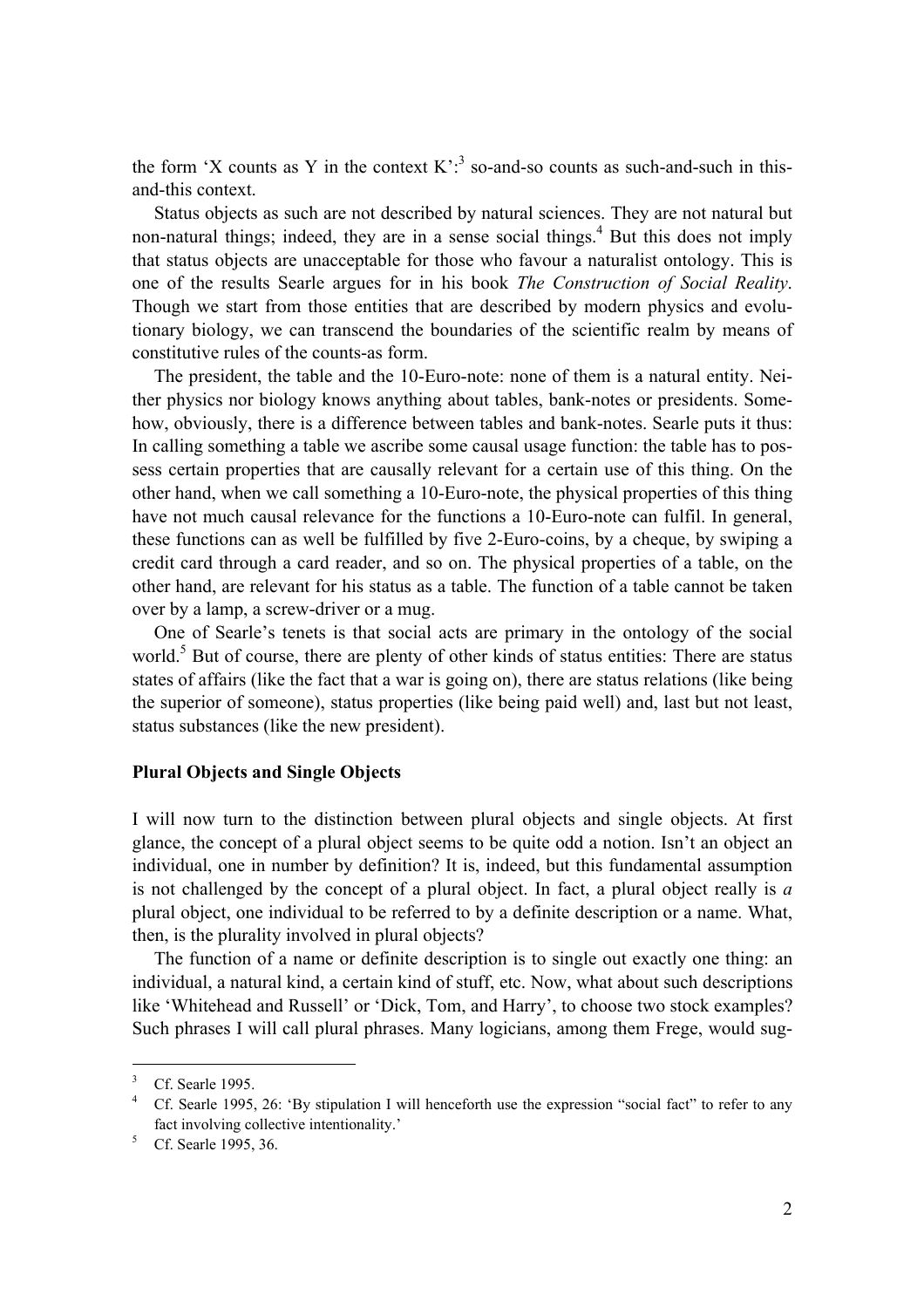gest that one must not treat these phrases isolated from the sentences in which they occur. They understand such sentences as "telescoped" conjunctions.  $6$  If you have, for example, the statement

 $(P1)$  <sup>\*</sup>Dick, Tom, and Harry had a pint in the pub<sup>2</sup>,

this is only short for

 $\overline{a}$ 

(P2) <sup>t</sup>Dick had a pint in the pub and Tom had a pint in the pub and Harry had a pint in the pub'.

This approach works for some examples. It gets a grip on those phrases that have to be understood distributively: the predicate can be applied to every individual named in the plural phrase *salva veritate*.

But this does not work for examples that have to be understood collectively, like

(P3) <sup>\*</sup>Whitehead and Russell authored the *Principia mathematica*.

Here, the predicate 'authored the *Principia mathematica*' does only apply to the collective consisting of Whitehead and Russell, not to any of the two alone. Both 'Whitehead authored PM<sup>3</sup> and 'Russell authored PM<sup>3</sup> would be imposturous, if 'authored' is meant to mean the same as in (P3). If at all, (P3) could be rephrased as

(P4) ëWhitehead co-authored PM and Russell co-authored PM and nobody else coauthored PM.'

What can be said about single persons here, is that they *co*-*authored* PM. No single person alone *authored* PM, but a collective of persons did so. Thus we have an example for a plural phrase – 'Whitehead and Russell' – that refers to a collective that has at least one property that neither Whitehead nor Russell share when they are taken for themselves.

While Whitehead and Russell are two men, the collective consisting of Whitehead and Russell is one individual collective. This is, of course, how plural objects can be one and many at the same time: A plural object is one thing that consists of a plurality of other things. And of course, such an individual plural object can be referred to by a definite description or even a proper name. 'The collective that authored PM' is an ex-

<sup>6</sup> For an extensive discussion of the following argument cf. Oliver/Smiley 2001. References for Freges view about plural phrases can be found in note 9, p. 293. It should be noted that Oliver and Smiley themselves dislike the notion of a 'plural object', because in their eyes this term invites 'a confusion between singular reference to a plural object and plural reference' (p. 292). A similar point is made by Hossack 2000, who defends an atomistic ontology, claiming that no complex thing whatsoever really exists.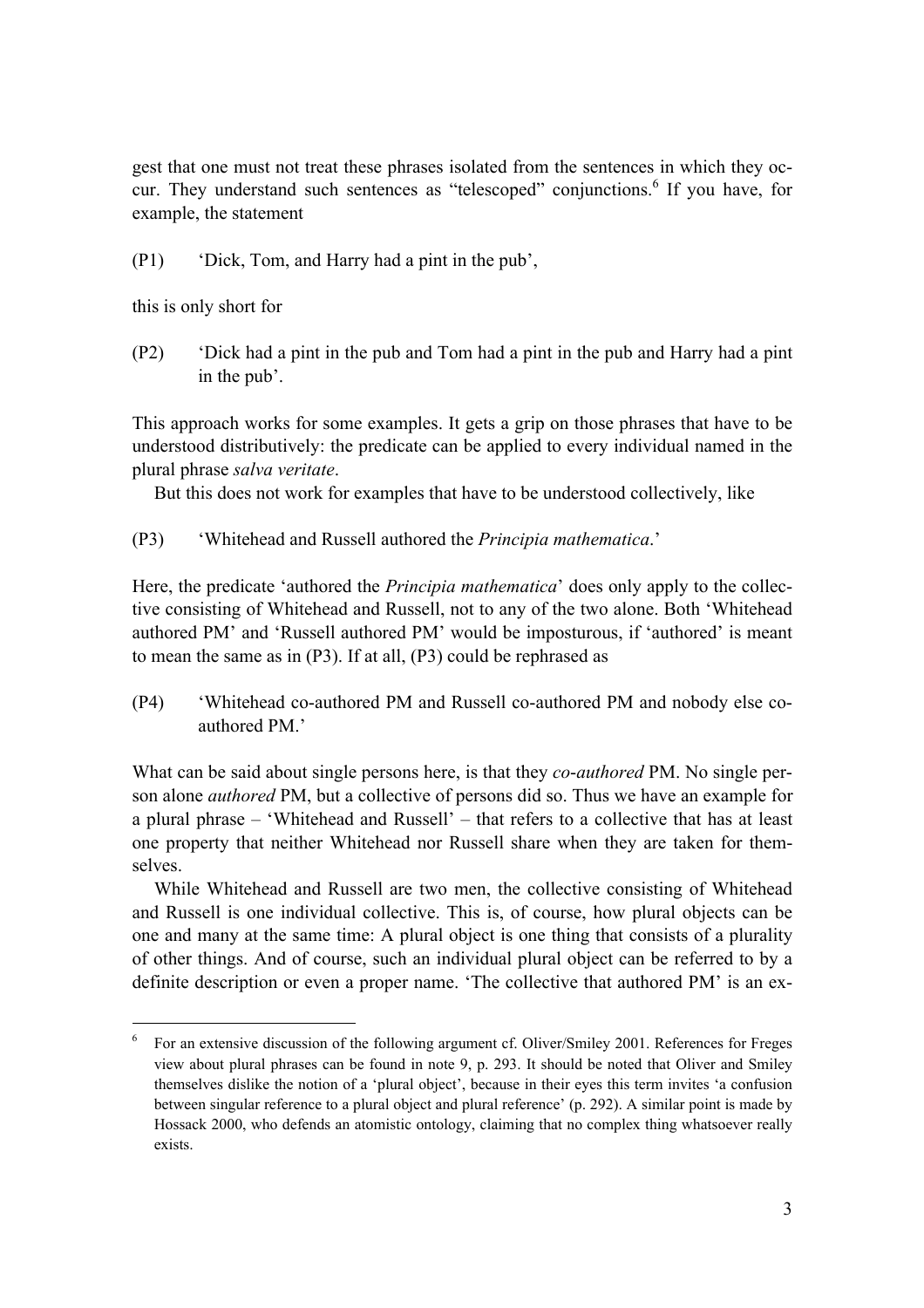pression referring to the collective consisting of Whitehead and Russell, and of course we could choose to coin a proper name for the collective consisting of the these two eminent philosophers, say 'Whitesell'. Then we might truly say, 'Whitesell authored  $PM'$ 

What seems to be characteristic of plural objects are descriptive, enumerative 'andnames': If a collective C consists of the two things A and B, then the plural phrase  $A$ and  $B'$  is a name for C. Obviously, not all plural objects can be named by such enumerative phrases, only those that consist of a finite number of known and named members. Thus, having such an and-name is not necessary for being a plural object. Neither is it sufficient. For there are some and-names which happen to denote single individuals, like 'Cicero and Tullius' or 'the most zealous advocate of the Roman republic and the most renown Roman orator'. Both and-names are not successful in picking out a plural object; instead they both refer to one single person, and, as it happens, to one and the same single person, Cicero.

Though these two and-names refer to one and the same single person, they have different modal properties. The and-name 'Cicero and Tullius' is composed of two proper names. According to Kripke's account of proper names as rigid designators, $\frac{7}{1}$  proper names refer to the same individual in all possible worlds. As 'Cicero' and 'Tullius' refer to the same man in the actual world, this implies that the and-name 'Cicero and Tullius' refers to one and the same single person in all possible worlds. Things are different with Cicero's other and-name, 'the most zealous advocate of the Roman republic and the most renown Roman orator'. For this and-name is composed of definite descriptions, which are, according to Kripke, non-rigid designators which may refer to different individuals in different possible worlds. In the actual world, the two definite descriptions 'the most zealous advocate of the Roman republic' and 'the most renown Roman orator' pick out the same man, Cicero. But had history chosen to take a different development, these two descriptions might have referred to two distinct persons, say Caesar and Catiline. Thus, an and-name referring to a plural object is necessarily referring to a plural object, if it is composed of rigid designators only; and it is only contingently referring to a plural object, if it is only composed of non-rigid designators.

As I pointed out, having a descriptive and-name is neither sufficient nor necessary for being a plural object. This should not surprise us too much, because we are not looking for linguistic distinctions, but for ontological categories. The distinction we are looking for is a metaphysical, not a linguistic difference. But the question may arise whether there is really a categorial difference between single objects and plural objects, because a lot of single objects seem to be plural objects at the same time. One and the same thing is at the same time a single chair and a plurality of atoms; one and the same group is at the same time a plurality of persons and, say, a single football team; one and the same human being is at the same time one living being and an agglomeration of billions of cells. Doesn't this all indicate that singularity and plurality are just different *aspects* of the same things? I would like to argue that not: there is more to the difference

<sup>7</sup> Cf. Kripke 1980.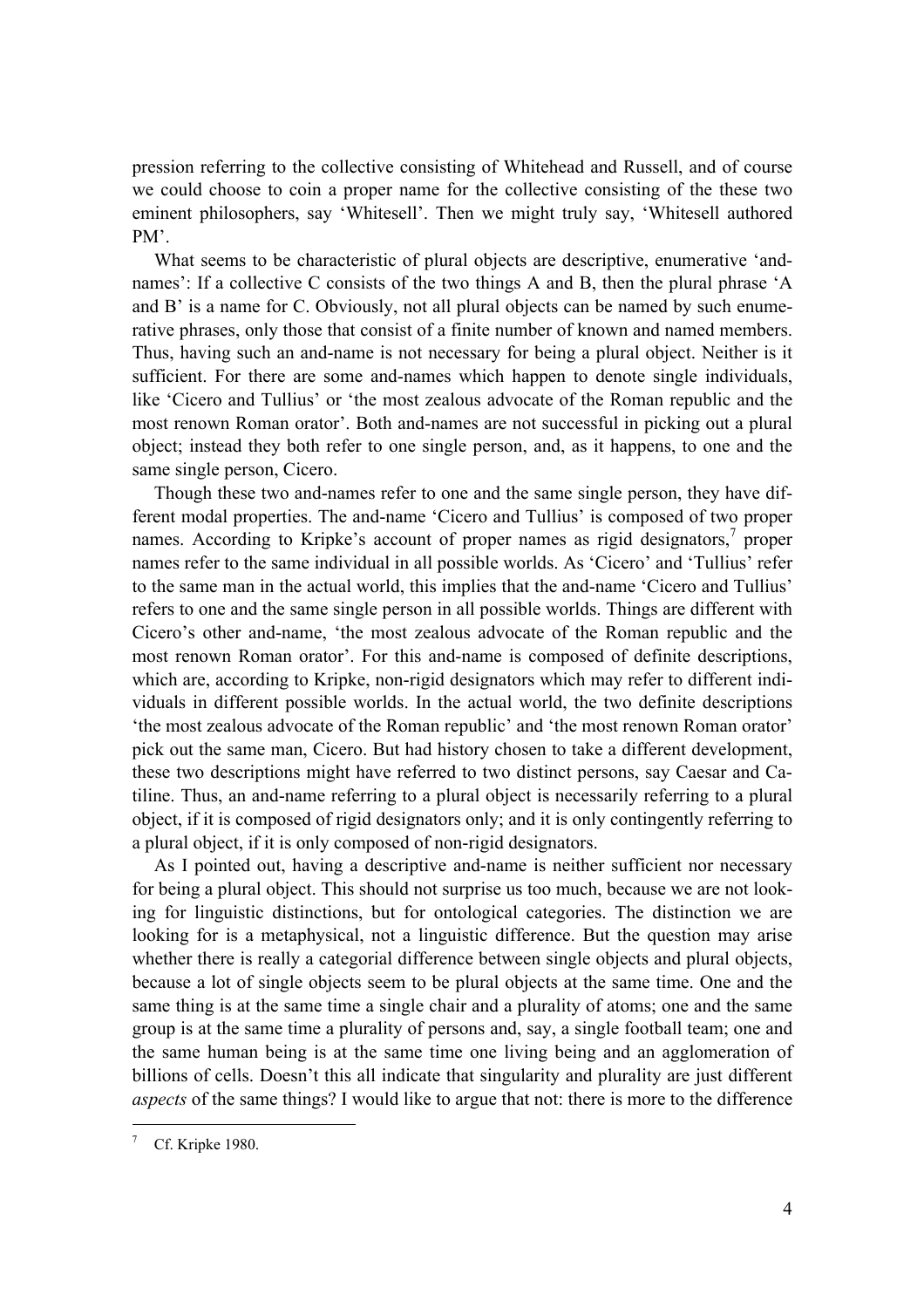between single objects and plural objects than just being different aspects of same things.

The crucial argument for this claim is that the purportedly identical objects do have quite different conditions for diachronic identity. A chair may survive the exchange, loss or gain of atoms. The surface atoms may go astray due to usage, while the chair still remains the same chair. But a mere collection of atoms is classically defined by an enumeration of its members, which is not apt to survive the exchange, loss or gain of even one atom.<sup>8</sup> Similarly in the case of human beings. While an agglomeration of cells does not remain the same agglomeration of the same cells if any cell comes in or drops out, this is something that continuously happens in complex organisms. A human being remains the same human being, while its body cells are parting again and again, with new cells coming into being and old cells passing away. Thus, chairs are not identical with any collections of atoms, and living beings are not the same as agglomerations of cells.

Nevertheless, there are important ontological relations between a chair and its atoms and between a living being and its cells, though it is not easy to say which one. Here are some candidates:

- (a) contingent numerical synchronic identity (as opposed to diachronic identity) a very controversial concept,
- (b) spatio-temporal coincidence  $-\alpha$  less controversial concept,

 $\overline{a}$ 

(c) ontological dependence, maybe restricted to the first moment of existence (essentiality of origin), and so on.

Let us call any such relation which is appropriate a p-relation. Then in many cases, indeed for all middlesized material objects, the following holds:

(P5) For a single object S there is a plural object P and a p-relation R such that R obtains between S and P.

We have to distinguish proper plural objects from such single objects that are, so to speak, unifications of plural objects. Such a single object I will call 'unified plural object'. Those eleven football players who won the match the other day are a proper plural object, whereas the team of Manchester United that won that match is a unified plural object. To spell out the interrelations between plural objects and the related unified plural objects will be work for the future. Here it must suffice to mention some properties of typical plural objects: (a) Often they are defined enumeratively. (b) They are at times

<sup>8</sup> Cf. Locke, *Essay* II 27: Of Identity and Diversity,  $\S$  3 (ed. Nidditch, p. 330): '[...] if two or more Atoms be joined together into the same Mass, [...] the Mass, consisting of the same Atoms, must be the same Mass, or the same Body, let the parts be never so differently jumbled. But if one of these Atoms be taken away, or one new one added, it is no longer the same mass or the same Body.'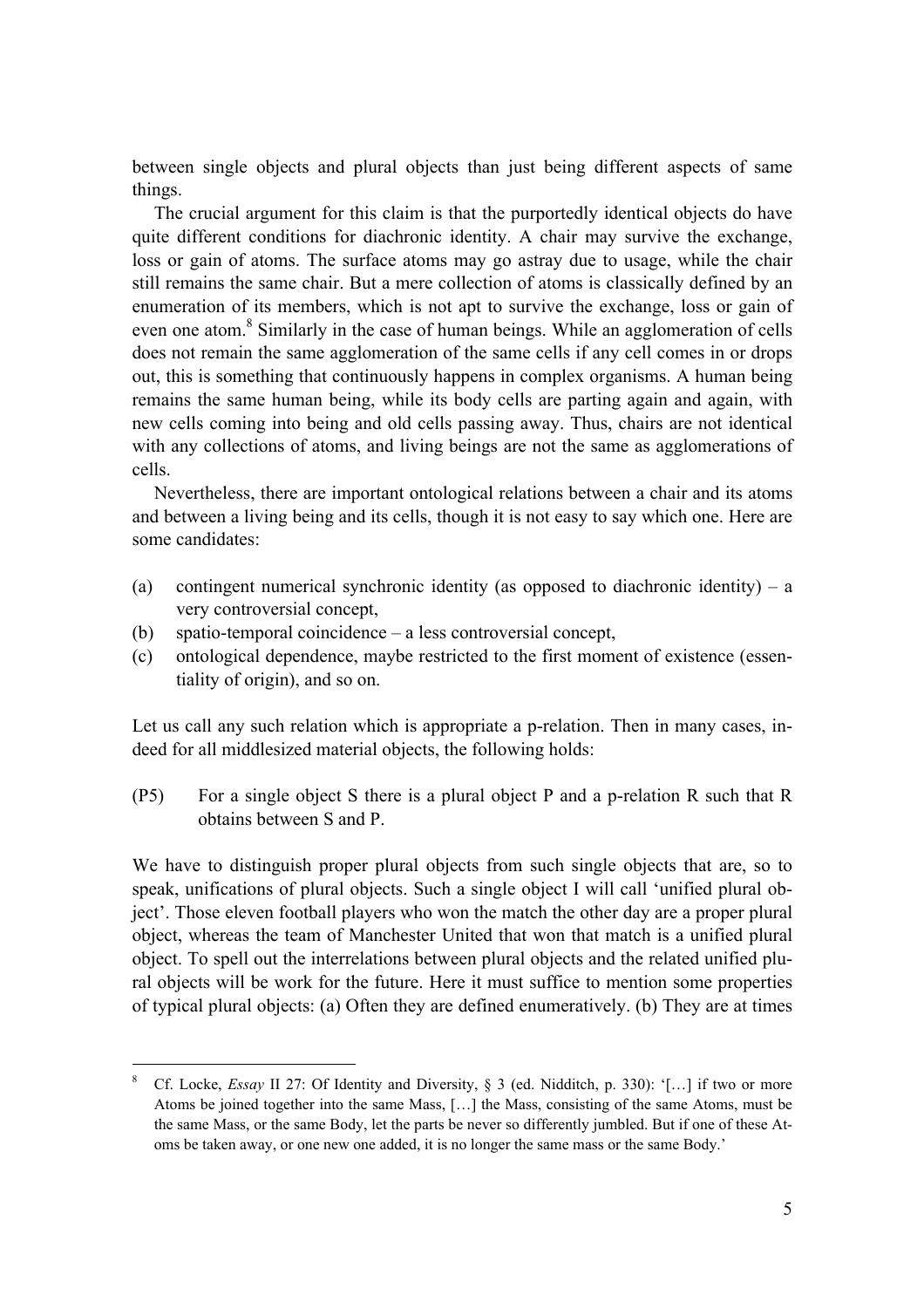arbitrarily divided from their environment; they are 'fiat objects'.<sup>9</sup> (c) They cannot survive the exchange of members. (d) Often the same members also form certain single objects, which in many cases can be considered as unified plural objects.

# **Substances and Non-Substances**

The next categorial distinction I want to draw is that between substances and nonsubstances. This is an old and honourable distinction, dating back at least to the days of Aristotle. I will give a list of properties of substances, which in similar form can indeed also be found in Aristotle: $10$ 

- (S1) Substances are only subjects of predications; they cannot themselves be predicated of other things.
- $(S2)$  They are not 'in' other things, but other things (like qualities and quantities) are  $\sin^{\prime}$  them.
- (S3) Substances are individuals.
- (S4) Substances are entities that have no temporal parts. They are at every moment of their existence present as a whole. They are 'endurers'  $-$  as opposed to 'perdurers' like events and processes, which have temporal parts and are therefore at no point present as a whole.<sup>11</sup>
- (S5) Those entities that are ontologically basic are substances.

Examples for substances are: Socrates, a lion, the lecture hall, and the president. Nonsubstances are qualities like red or heavy, quantities like being three meters long or being a dozen, relations like being father of someone, places or times. Now, if substances have the mentioned properties, is it possible for non-substances to have these properties?

- (S1\*) Non-substances can be subjects of predications, but they can also be predicated of other things. Redness, for example, can be predicated of a lion, and the length of ten meter can be ascribed to the lecture hall.
- (S2\*) Many non-substances inhere in other things (namely substances), without which they would not exist. The redness, for example, is 'in' the lion, but nothing is 'in' the redness.

<sup>9</sup> Cf. Smith 2001.

<sup>&</sup>lt;sup>10</sup> Cf. especially Aristotle's *Categories*, chapters 2 and 5.<br><sup>11</sup> For accounts of this difference cf. Lewis 1986, 202 and Lowe 2002, 49-58. While sometimes the enduring/perduring difference is seen as a difference between two alternative theories for the same entities, I think there are in fact two kinds of entities requiring two different theories. Thus I am an 'endurance theorist<sup>†</sup> for endurers like substances and persons and a 'perdurance theorist<sup>†</sup> for perdurers like processes and events.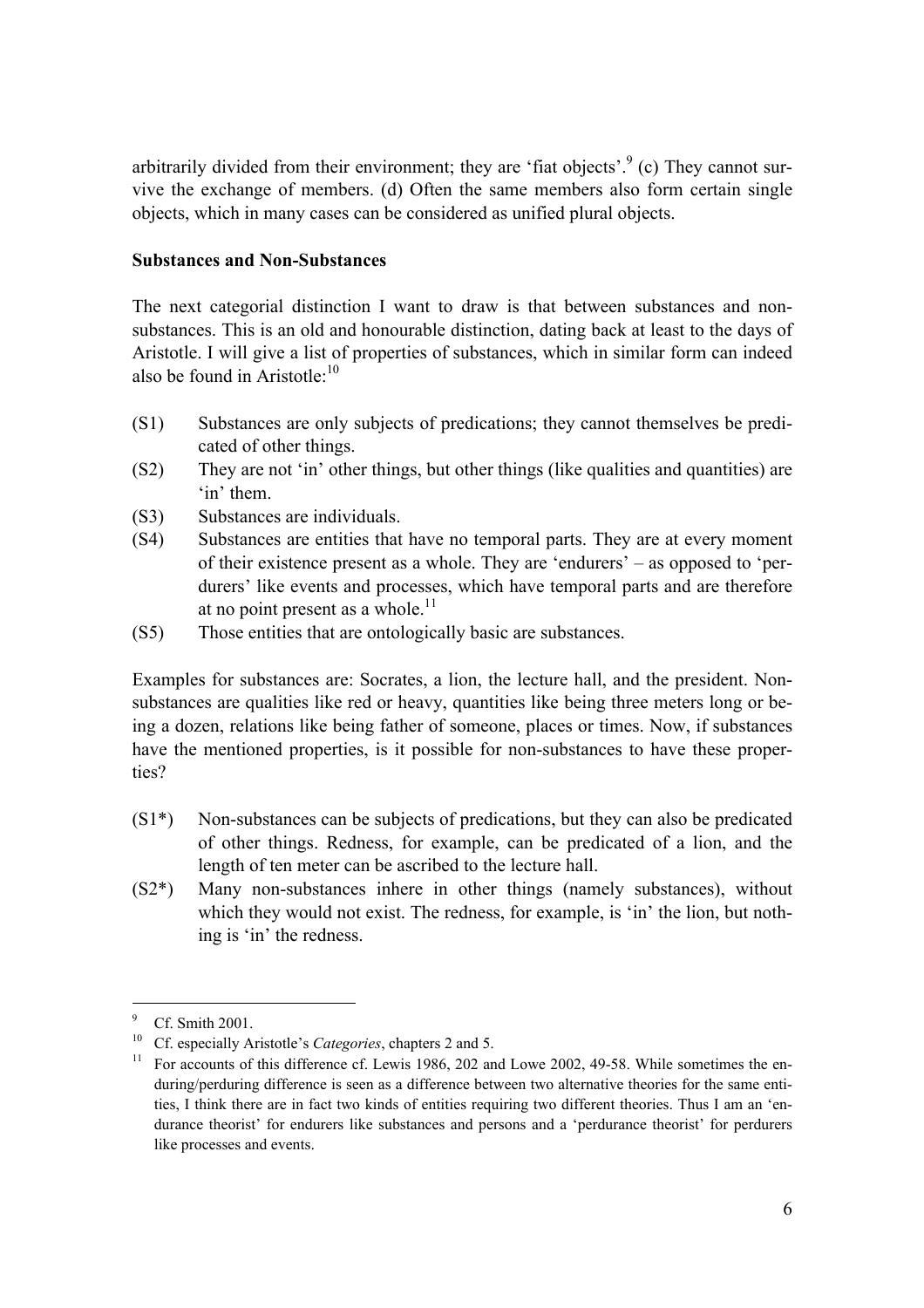- (S3\*) Some non-substances are also individuals. Modern philosophers call them 'tropes'. $^{12}$
- (S4\*) Some non-substances are also endurers; others, like events and processes, are perdurers. (Non-substances that are endurers are traditionally called accidents.)
- (S5\*) Non-substances are ontologically dependent entities: they presuppose substances.

If we look at these two lists of properties of substances and non-substances, the following criterion for substances suggests itself:

- $(S6)$  X is a substance, if and only if
	- (a) X has no temporal parts (i.e. X is an endurer) and
	- (b) X cannot be predicated of other things and
	- (c) X does not inhere in anything.

Most of the properties of substances I listed as (S1) to (S5) feature in this definition, except of (S3) and (S5), individuality and basicality. What about them? We do not need to add individuality as a defining property of substance, because it would be redundant: Individuality is the opposite of universality, and only universals can be predicated. Thus the individuality of substances is implied by (b), their non-predicability. Nor would it be wise to add basicality as a defining property of substances, but for other reasons. For basicality is sufficient for being a substance, but not necessary. Or else no complex thing like a living being, a table or even a hydrogene atom would qualify as a substance, let alone such complex things like states or punk bands discussed in this paper.

It is important to note that my concept of substance is inspired by the concept of primary substance in the *Categories*, not by the stronger notion of the *Metaphysics*. 13 But not only Aristotle, also some contemporary philosophers know of stronger notions of substances. For example, Smith holds that a substance is 'a topologically maximal entity', that 'has its own complete bona fide exterior boundary'.<sup>14</sup> It should be clear that this property is not implied by my characterisation of substances in (S6), for (S6) allows also parts of substances to be substances themselves. Not only a cat, but also a cat's tail is a substance in this sense (for Smith it would only be a potential substance), and not only a state is a substance, but also its citizens, its government and its counties are substances according to (S6). Smith's account is designed for spatially extended material objects, it is too strong for social entities.

<sup>&</sup>lt;sup>12</sup> Cf. the survey of Macdonald 1998 with further references.

<sup>&</sup>lt;sup>13</sup> There is a vast amount of literature on this topic; cf. e.g. Hübner 2000.

Smith 2001, 139; cf. Smith 1992.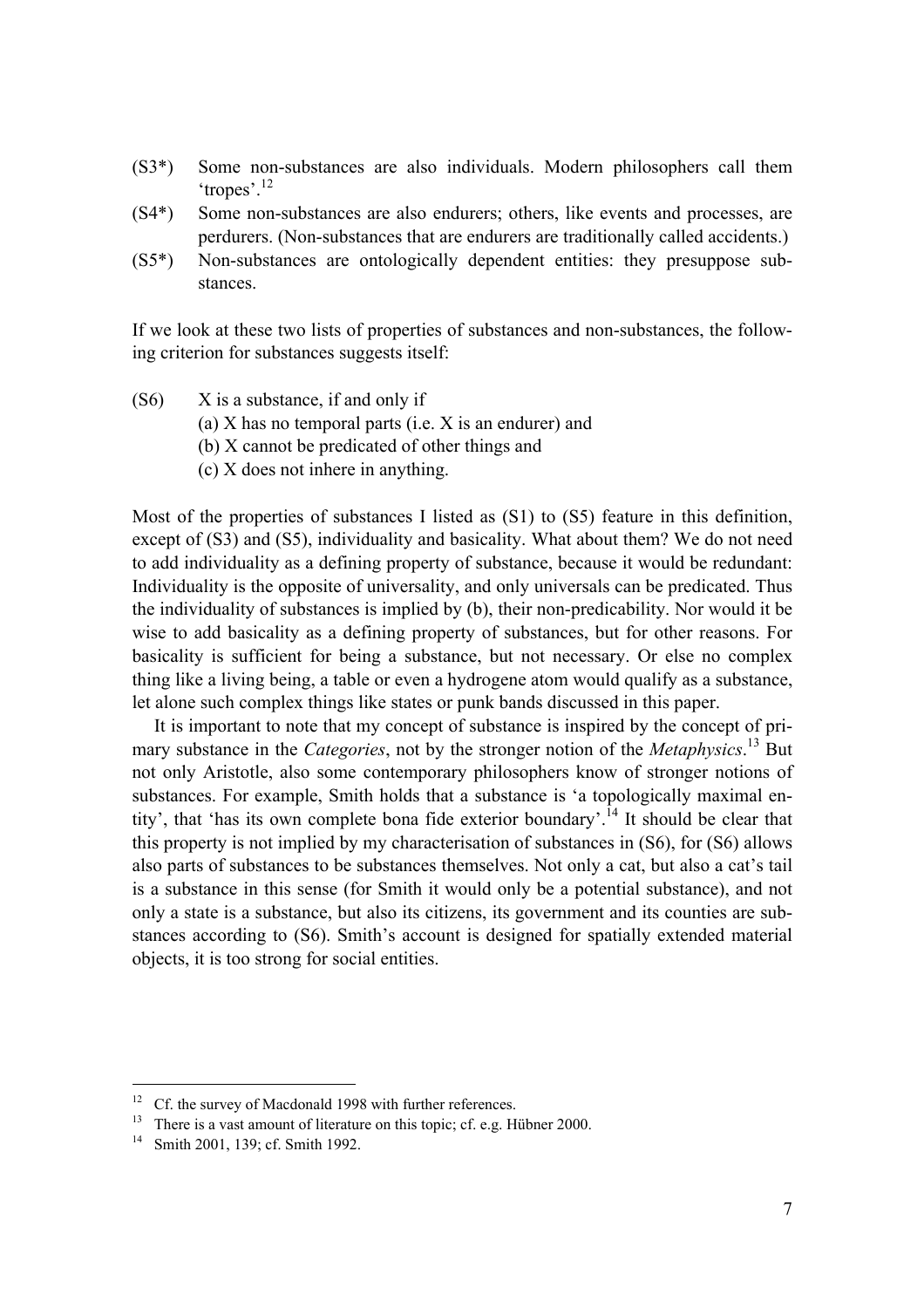#### **Persons and Non-Persons**

The last ontological concept I want to introduce is the concept of a person. The origin of the ontological concept of a person dates nearly as far back as the concept of substance. It was developed by the church fathers to analyse the internal structure of the Trinity, and one of the most influential authorities to be mentioned here is Boethius. Much of modern discussion of the concept starts from Locke. Here is what Locke says about persons:

[...] we must consider what *Person* stands for; which, I think, is a thinking intelligent Being, that has reason and reflection, and can consider it self as it self, the same thinking thing, in different times and places; which it does only by that consciousness which is inseparable from thinking, and as it seems to me essential to it  $[\dots]^{15}$ 

Locke's approach to the concept of a person starts from its cognitive powers. Persons, as Locke sees them, are rational and conscious beings. Indeed, Locke makes consciousness not only an essential property of persons, but also their crucial principle of individuation.<sup>16</sup> For Locke, it is the stream of consciousness, the ability to remember and to foresee a certain future for oneself, that accounts for a person's diachronic identity. But persons are not only thinking beings. Locke's account in these lines totally leaves out the practical dimension of persons. Persons can act. They are the subjects of actions. They are the bearers of rights and responsibilities. They are the place where we find (or at least would search for) freedom of will and freedom of choice. In non-persons, on the other hand, we would not look out for freedom, but for causality; non-persons are never subjects of actions, but only objects involved in events and processes. Of course, Locke also acknowledges that persons are agents. A person remembers her actions (II 27,  $\S$  9), and the person is the 'object of reward and punishment' (II 27,  $\S$  18). Locke says that ëpersoní is ëa Forensick Term, appropriating Actions and their Merit, *and so* belongs only to intelligent Agents, capable of a Law, and Happiness, and Misery.<sup>17</sup>

Here the 'and so' clearly indicates an implication. And while I agree with the implication's antecedent, the practical dimension of persons, I do not agree with Locke's consequence. In the next section I will argue that there are non-natural persons that have no intelligence nor emotions of happiness or misery of there own, but still are agents to which actions and their merit are appropriated.

Boethius, in his famous definition, characterises the person as ënaturae rationabilis individua substantia<sup>2</sup>. According to this definition, persons are a special kind of sub-

<sup>&</sup>lt;sup>15</sup> Locke, *Essay* II 27: Of Identity and Diversity, § 9 (ed. Nidditch, p. 335).<br><sup>16</sup> Cf. Locke, *Essay* II 27, § 9 (ed. Nidditch, p. 335): '[...] as far as this consciousness can be extended backwards to any past Action or Thought, so far reaches the Identity of that *Person*; it is the same *self* now it was then; and it is by the same *self* with this present one that now reflects on it, that that action was done.<sup>2</sup><br><sup>17</sup> Cf. Locke, *Essay* II 27, § 26 (ed. Nidditch, p. 340), italics mine.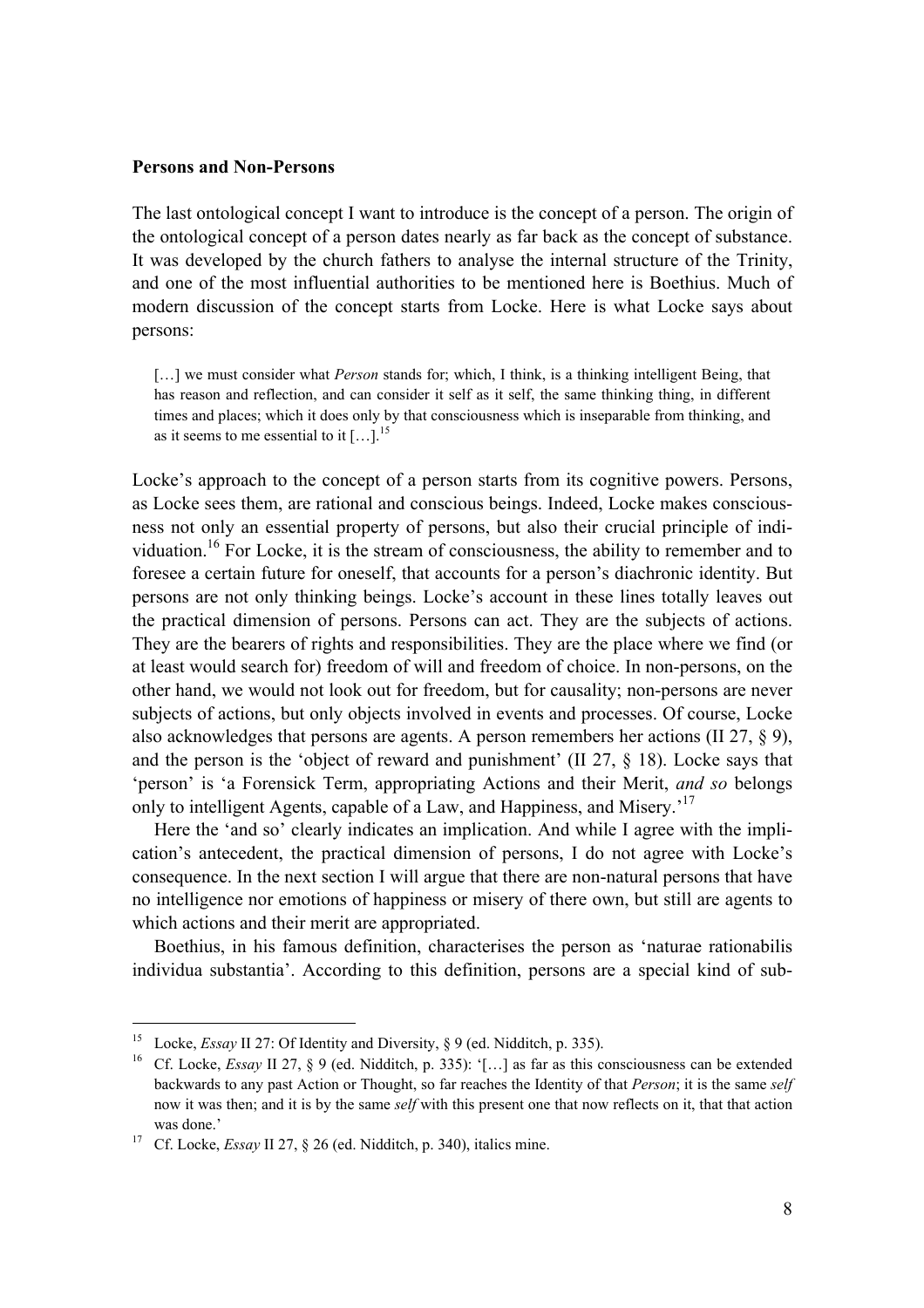stances.<sup>18</sup> That can be quickly checked by a look at the criteria I proposed in the last section: (a) Persons are endurers. As Locke already says, a person can consider itself as itself at different times. There are special principles governing the diachronic identity of persons. (b) Persons can be subjects of predication, but they cannot be predicated of other things. 'Socrates is wise' is a predication, whereas 'The son of Sophroniscos is Socrates<sup>'</sup> is no predication, but an identity statement. (c) Persons do not inhere in other things, but are themselves bearers of properties. Thus, any person is a substance. All non-substances, therefore, are non-persons, but, of course, there are plenty of substances, like tables and lions, that are no persons.

## **Kinds of Persons**

 $\overline{a}$ 

The kind of persons Locke had before his eyes when writing his *Essay*, were natural persons. Natural persons are those persons which have their personhood by nature. Human beings are the paradigm of natural persons, and according to widespread assumptions, Martians and Vulcanians  $-$  if they exist  $-$  are further examples of natural persons. Natural persons have consciousness, are rational, can act and we can attribute responsibility and blame to them. But not all persons are natural persons.

For example, presidents are persons. They are not bare natural persons, like George or Ludger. Physics and biology know nothing about presidents. Presidents are status persons, they are natural persons plus a certain status. This status can be expressed using Searle's counts-as phrases: 'George counts as the president of the United States of America.<sup>7</sup> The president of the United States is, of course, a juridical person. Certain rights and obligations are connected with having this status. All juridical persons are status persons, but not all status persons are juridical persons.<sup>19</sup>

Of course, at one and the same time only one single natural person can be president. Thus, a president is a single person, it is a single status person. To the collective of Whitehead and Russell, on the other hand, belong two persons. Thus, the plural phrase ëWhitehead and Russellí refers to a plural person. A football team consists of eleven players; it is a plural object with a certain status which unites these eleven players: it is a unified plural status object.

By now we have a twofold distinction of persons. We have natural persons versus status persons, and we have single persons versus plural persons. In combination, we get the following four kinds of persons:

<sup>&</sup>lt;sup>18</sup> Cf. Boethius, *Contra Eutychen et Nestorium* III (ed. Elsässer, p. 74).<br><sup>19</sup> For a discussion of juridical persons cf. the contributions to a workshop on this topic, documented in Kanzian/Quitterer/Runggaldier (eds.) 2003.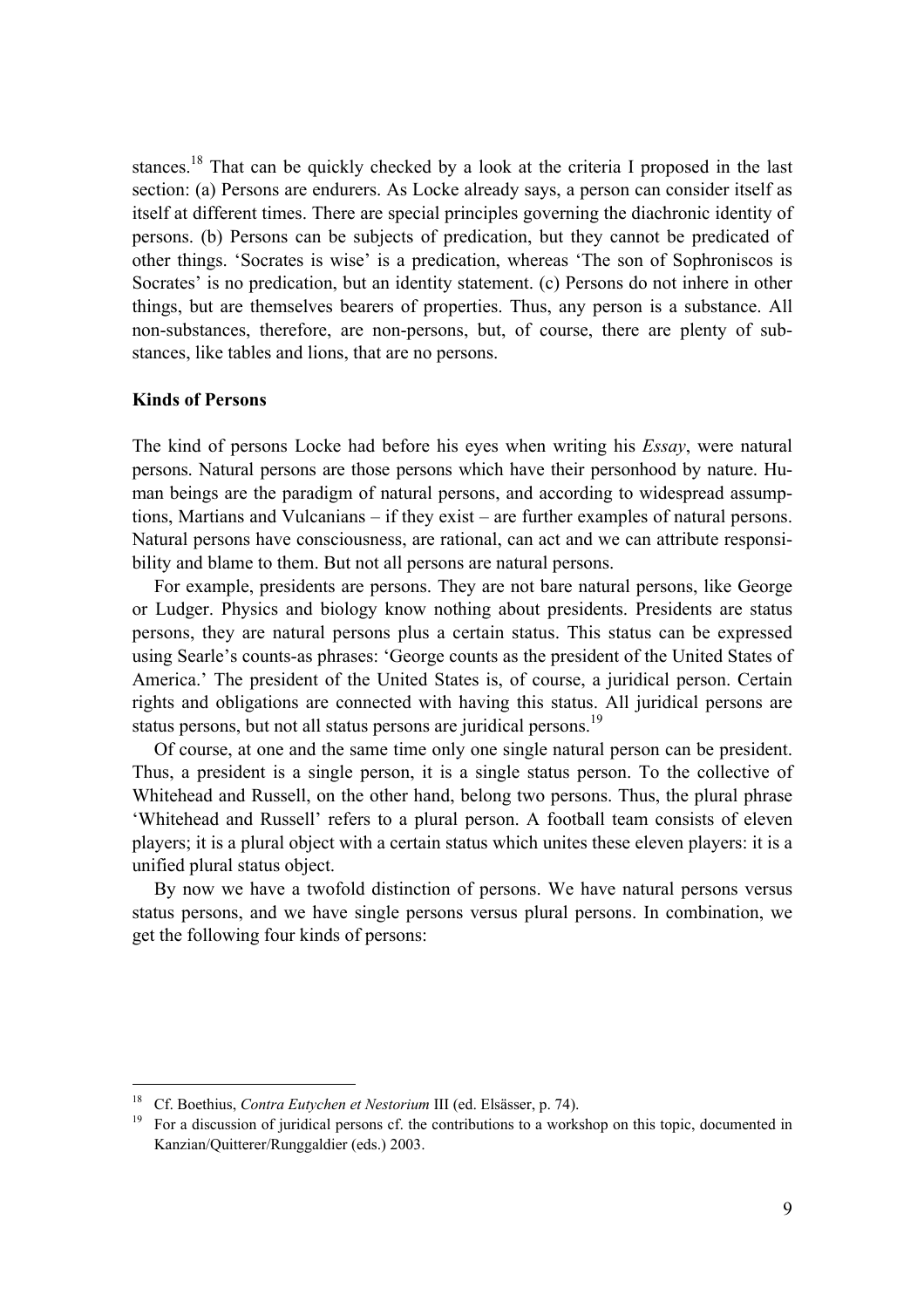| <b>Persons</b> | without status                                      | plus status                                              |
|----------------|-----------------------------------------------------|----------------------------------------------------------|
| single persons | non-status single persons<br>$($ = natural persons) | status single persons                                    |
| plural persons | non-status plural persons                           | status plural persons<br>$($ = unified plural person $)$ |

## **Persons as Agents**

Now collectives and football teams do not have a consciousness on their own. There is no 'super mind floating over individual minds', $^{20}$  no team consciousness or collective spirit. Thus what is the most important property of persons from Locke's perspective, i.e. of natural persons, is not a property of plural persons or unified plural persons. Even the president has no consciousness that is distinct from George's consciousness. But then the question arises what reason we have at all to call these entities persons? I think it is the fact that these entities can act, too. That we can ascribe to them responsibility and blame. That they can be plaintiffs or defendants in court.<sup>21</sup>

Unlike Locke, many other philosophers saw the capability to act as the prime token of personhood. So, for example, did Aquinas, for whom persons can rule over their own acts and 'are not only acted upon, like other things, but act by themselves'.<sup>22</sup> In a similar vein, Kant defines a person as 'a subject whose acts are capable of appropriation'.<sup>23</sup>

<sup>&</sup>lt;sup>20</sup> Searle 1995, 25.

<sup>&</sup>lt;sup>21</sup> In a similar vein, Wildfeuer 2000, 5 stresses the practical dimension of natural persons: 'Dem Menschen wird Personsein zugeschrieben, weil er individuelles sittliches Subjekt (ëmoral agentí), mithin ein Wesen, dem grundsätzlich das Vermögen [...] zukommt, sich in Freiheit durch Vernunft zum Handeln zu bestimmen, das daher zu sich selbst [...] sowie zu seiner Mit- und Umwelt [...] in ein bewusstes Verhältnis treten, Verantwortung und Pflichten übernehmen (Zurechenbarkeit), Zwecke und Interessen verfolgen sowie seiner Zukunft entwurfsoffen zu einem einmaligen, unverwechselbaren

Schicksal gestalten kann.<sup>'</sup> (italics deleted)<br><sup>22</sup> Cf. Thomas Aquinas, *Summa Theologiae* I 29, 1: 'Sed adhuc quodam specialiori et perfectiori modo invenitur particulare et individuum in substantiis rationalibus, quae habent dominium sui actus, et non solum aguntur, sicut alia, sed per se agunt: actiones autem in singularibus sunt. Et ideo etiam inter ceteras substantias quoddam speciale nomen habent singularia rationalis naturae. Et hoc nomen est persona. Et ideo in praedicta definitione personae ponitur substantia individua, inquantum significat singulare in genere substantiae: additur autem rationalis naturae, inquantum significat singulare in rationalibus substantiis.<sup>7</sup><br><sup>23</sup> Kant, *Metaphysik der Sitten*, AB 22: 'Person ist dasjenige Subjekt, dessen Handlungen einer Zurech-

nung fähig sind.<sup>7</sup> Kant continues: 'Die moralische Persönlichkeit ist also nichts anderes, als die Freiheit eines vernünftigen Wesens unter moralischen Gesetzen (die psychologische aber bloß das Vermögen, sich seiner selbst in den verschiedenen Zuständen, der Identität seines Daseins bewußt zu werden), woraus dann folgt, dafl eine Person keinen anderen Gesetzen, als denen, die sie (entweder allein, oder wenigstens zugleich mit anderen) sich selbst gibt, unterworfen ist.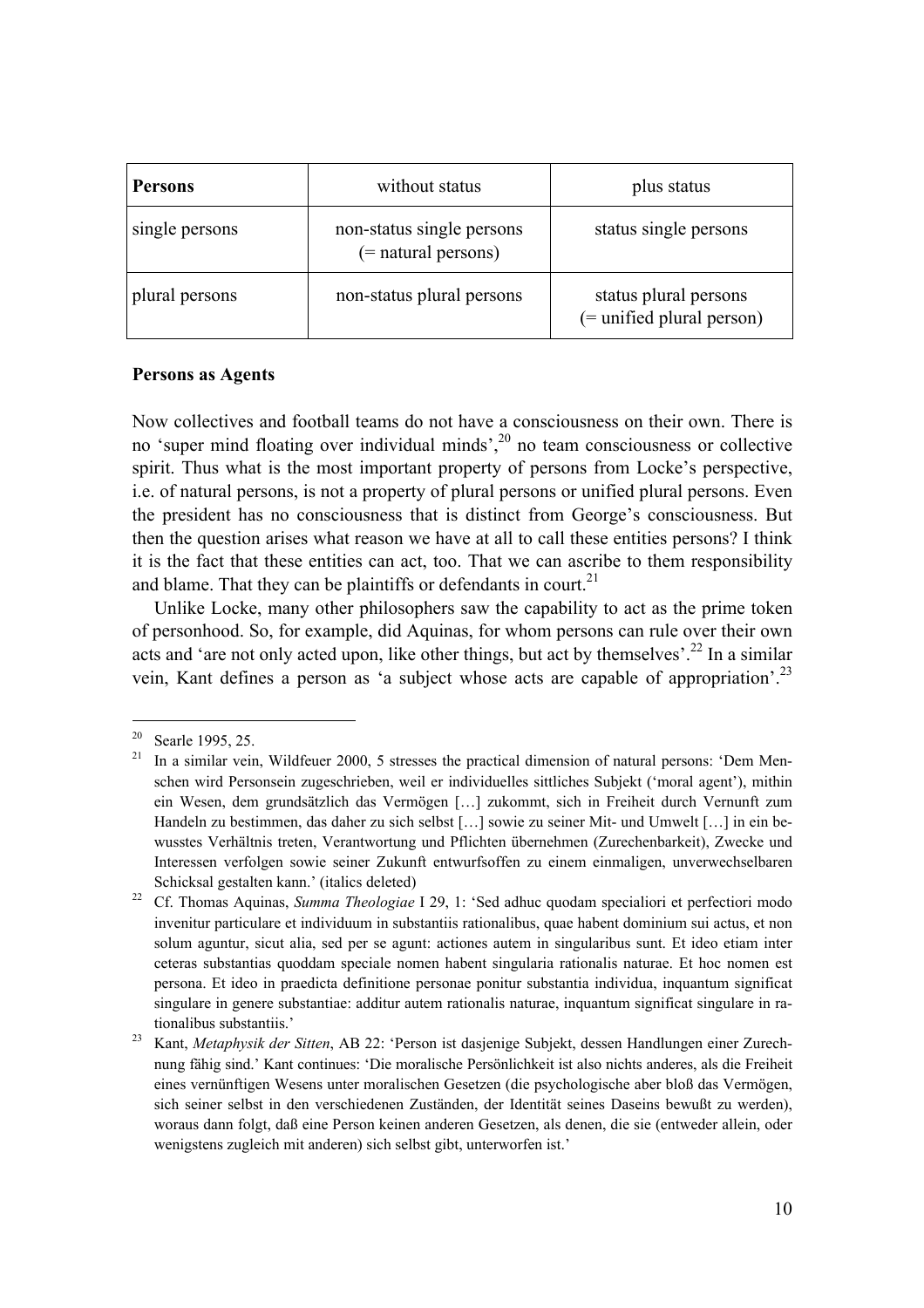Also Hobbes, who is an older contemporary of Locke, puts much more stress on a person's capability to act, and for this reason personhood is in Hobbes' eyes not restricted to natural persons:

Person is she, to whom words and actions are attributed, either her own or those by an other; if her own, it is a natural person, if by another, it is a constructed person (*persona fictitia*).<sup>24</sup>

Collective actions, a now much debated topic in philosophy, are nothing else but the actions of groups. States can declare war and can sign peace contracts, a faculty can elect a new dean, a football team can win the championship, and a punk band can play punk. Thus all the examples from the first group prove to be persons. They are no natural persons, of course, and neither is the new president a natural person (although, of course, those who are president are natural persons). They are all non-natural persons: The president is a single status person, the other examples are unified plural status persons.

All examples from the first group consist of a plurality of natural persons. Nobody can play football alone. I don't know whether this also applies to punk, but a punk *band* with only one member seems to be even stranger than punk itself. Maybe a state that consists of one person only is not a contradiction in terms, but normally states consist of a huge number of citizens. To make a long story short: Groups are paradigmatic unified plural objects. They are unified plural objects that consist of persons. And at least some of them do not only consist of persons, but also partake in personhood themselves. Of course, plural persons and unified plural persons can, in turn, consist of other plural persons or unified plural persons. But, obviously, this cannot be so all the way down: In the end, there have to be 'real' natural persons that constitute the plural persons. When we use a personal pronoun in the plural, like 'we', 'they' or 'you', it is normally a plural person or a unified plural person we refer to. The broad variety of our use of these pronouns indicates that there is also a broad variety to construe plural persons, with quite different kinds of membership-relations and identity criteria.

## **Conclusion**

 $\overline{a}$ 

I have discussed a whole bunch of concepts: What is a substance, a person, a plural object, a status object? By way of visualisation, we can summarise the many ontological distinctions I proposed in this paper in the following porphyric tree:

<sup>24</sup> Hobbes, *De homine*, ch. 15; my translation (ed. Molesworth, vol. II, p. 130): ë*persona est, cui verba et actiones attribuuntur vel suae vel alienae:* si suae, persona *naturalis* est; si alienae, *fictitia* est.<sup>*'*</sup>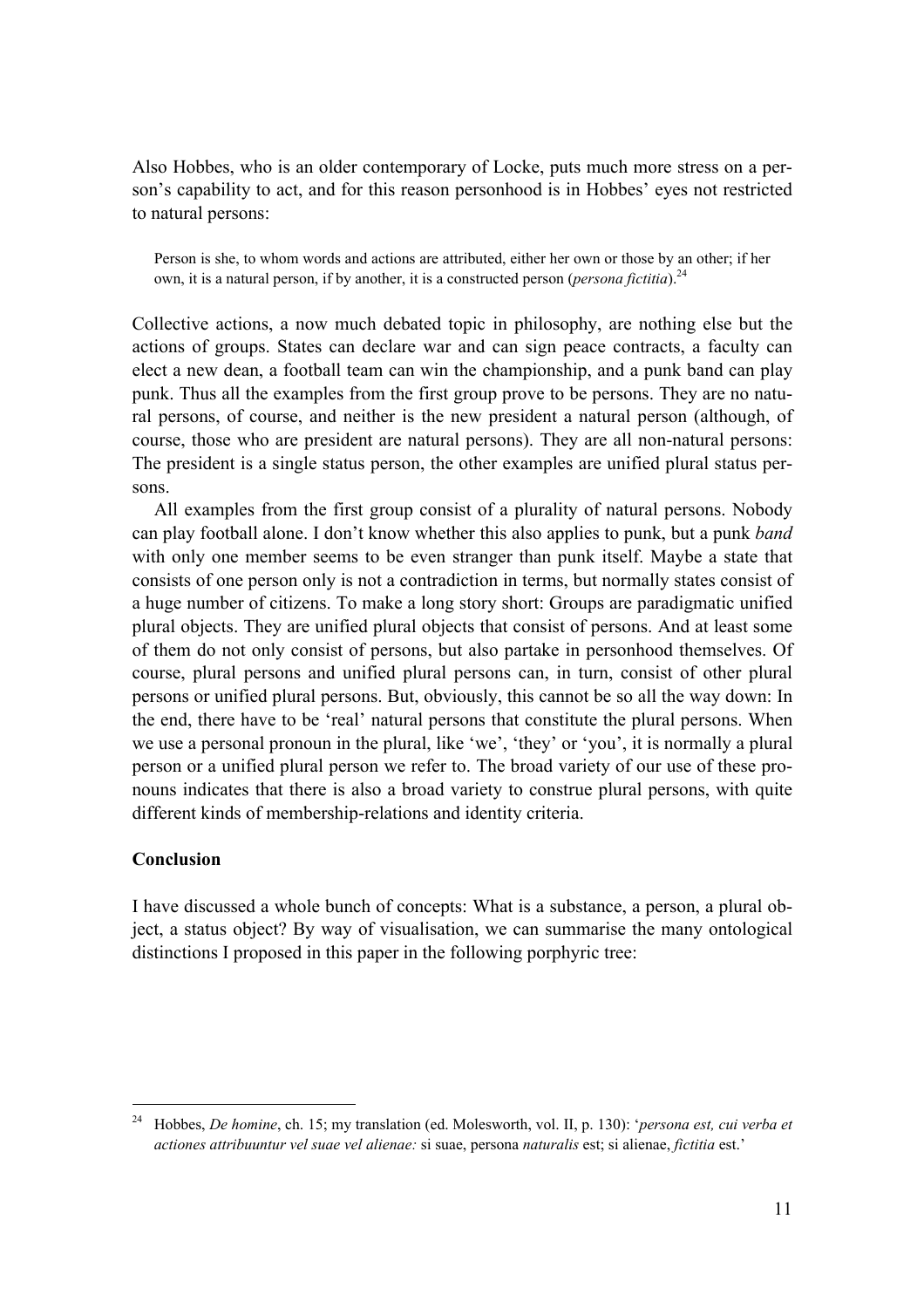

I started the discussion with two lists of examples. List 1 comprised states and football teams, faculties and punk bands. List 2 comprised electrons, tables, grizzly bears, 10- Euro-notes, the new president, his inauguration, and the fact that I am giving a lecture. All examples from the list 1 are persons, but not all of the second list. Other than the president himself (who is a person), his inauguration is excluded, because it is an event and not a substance, as well as the fact that I give a lecture, because this is a fact or state of affairs rather than a substance. Electrons, grizzly bears, tables and a 10-Euro-bill are all substances, though of different kinds, but not persons. The president and all the items from the first group are persons, and none of them is a natural person. The president, though, is a mere single status person, while all the items from the first group are unified plural status person. And this was to be proved.<sup>25</sup>

 $25$  Many thanks to the audience in Bielefeld for inspiring comments and to Johannes Hübner, Michael Kober and Wojtek Zelaniec for their valuable remarks on earlier versions of this paper.